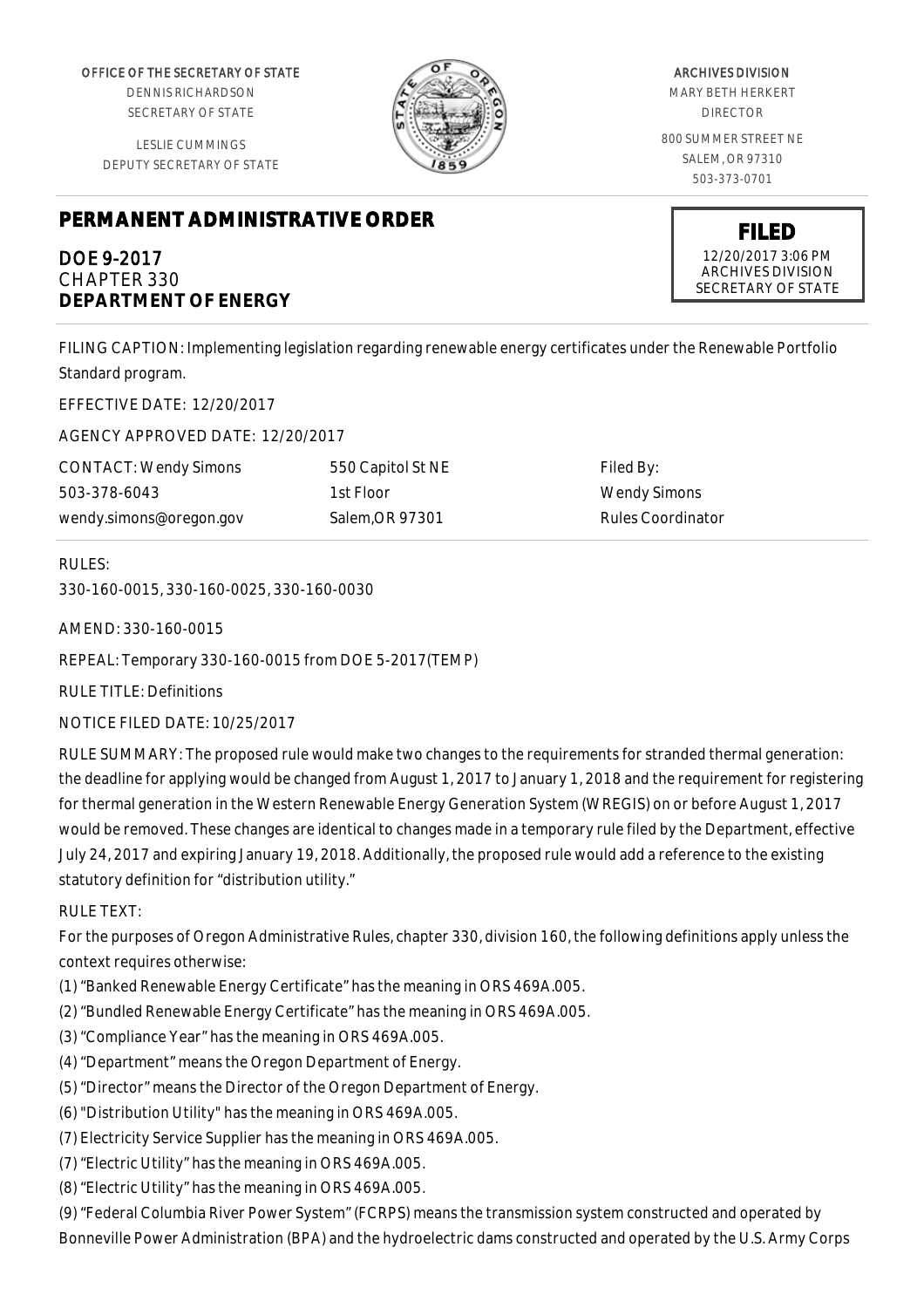of Engineers and the Bureau of Reclamation in Oregon, Washington, Montana and Idaho.

(10) "Generator representative" means an electricity generating facility's owner, operator or WREGIS account holder. (11) "High Water Mark Contract" means a power sales contract between a consumer-owned utility and BPA that contains a contract high water mark, and under which the utility purchases power from BPA at rates established by BPA in accordance with the tiered rate methodology.

(12) "Joint Operating Entity" means an entity that was lawfully organized under State law as a public body or cooperative prior to September 22, 2000, and is formed by and whose members or participants are two or more public bodies or cooperatives, each of which was a customer of BPA on or before January 1, 1999.

(13) "Multiple-fuel facility" means a facility that is capable of generating electricity using more than one type of fuel. A facility that uses fossil fuel for generator start-up but otherwise uses a single eligible resource and is not required to register in WREGIS as a multi-fuel generating unit, as defined by WREGIS, is not a multiple-fuel facility.

(14) "Oregon's share" as used in ORS 469A.020(3), means the portion of Federal Columbia River Power System generation attributable to the Oregon load of hydroelectric efficiency upgrades that BPA provides to:

(a) Each consumer-owned utility serving load located in Oregon, pursuant to a High Water Mark Contract;

(b) Each Joint Operating Entity with retail utility members serving load located in Oregon, pursuant to a High Water Mark Contract; and

(c) Each investor-owned utility participating in the Residential Exchange Program that serves load located in Oregon. (15) "Qualifying Electricity" has the meaning in ORS 469A.005.

(16) "Qualifying thermal energy" means thermal energy that meets the requirements of OAR 330-160-0080.

(17) "Renewable Energy Certificate" (REC or Certificate) means a unique representation of the environmental, economic, and social benefits associated with the generation of electricity from renewable energy sources that produce Qualifying Electricity. One Certificate is created in association with the generation of one MegaWatt-hour (MWh) of Qualifying Electricity. While a Certificate is always directly associated with the generation of one MWh of electricity, transactions for Certificates may be conducted independently of transactions for the associated electricity.

(18) "Renewable Energy Source" has the meaning in ORS 469A.005.

(19) "Residential Exchange Program" means the arrangement, based on section 5(c) of the Pacific Northwest Electric Power Planning and Conservation Act, whereby regional utilities sell BPA an amount of power equal to their residential and small-farm load at their average system cost in exchange for federal electric power, and pass on the benefits to their residential and small-farm customers in the form of a bill credit.

(20) "RPS" means the Oregon renewable portfolio standard as established in ORS 469A.

(21) "Secondary purpose" means an end use for thermal energy that:

(a) Is for heating, cooling, humidity control, or mechanical or chemical work; and

(b) For which fuel or electricity would otherwise be consumed.

(22) "Station service" means the energy that is used to operate an electric or thermal generating plant. It includes energy consumed for plant lighting, power, and auxiliary facilities in support of the electricity generation system. Station service includes thermal energy used to process the facility's fuel.

(23) "Stranded electricity" means qualifying electricity that:

(a) Was generated between January 1, 2007, and March 4, 2011, by a generating unit that was registered in WREGIS on or before March 4, 2011; and

(b) Was reported to the Department on or before March 11, 2011.

(24) "Stranded thermal energy" means qualifying thermal energy that:

(a) Was generated between March 8, 2016 and December 21, 2016;

(b) Was generated by a facility for which an application for certification as Oregon RPS-eligible was submitted to the Department on or before January 1, 2018; and

(c) Was reported to WREGIS no later than six months after the application for certification as Oregon RPS-eligible was approved by the Department.

(25) "Thermal Renewable Energy Certificate" (T-REC) means a REC created in association with the generation of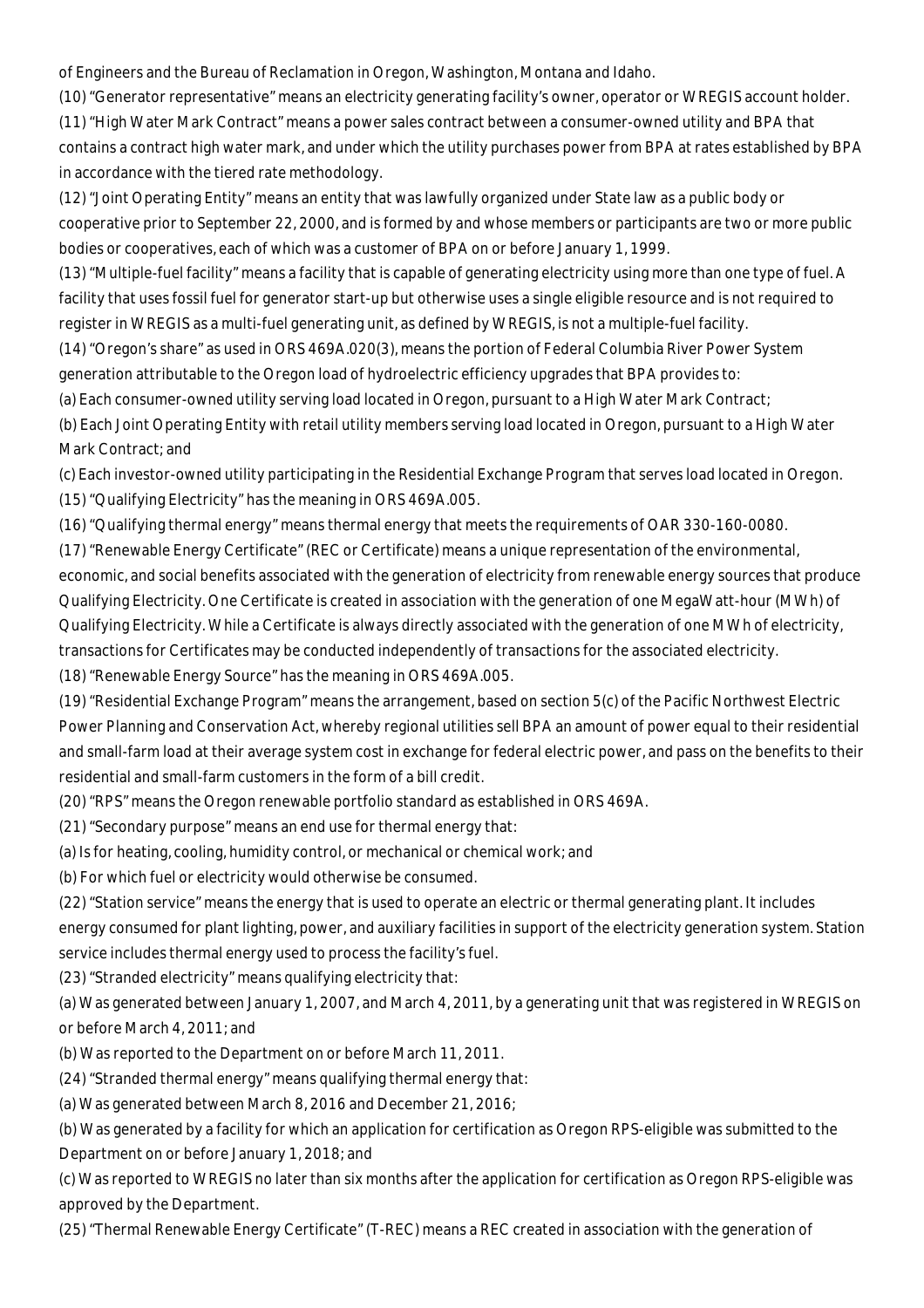3,412,000 British thermal units of qualifying thermal energy, which is equivalent to one REC created in association with the generation of one megawatt hour of Qualifying Electricity.

(26) "Unbundled Renewable Energy Certificate" has the meaning in ORS 469A.005.

(27) "Vintage" means the month and year that qualifying electricity was created in accordance with WREGIS protocol. (28) "WREGIS" means the Western Renewable Energy Generation Information System, which is the renewable energy certificate tracking and reporting system established by the California Energy Commission and the Western Governors' Association and governed by the Western Electricity Coordinating Council for use by states and provinces throughout the western power interconnection.

STATUTORY/OTHER AUTHORITY: ORS 469A.130, OL 2016, Ch. 28 (SB 1547) STATUTES/OTHER IMPLEMENTED: ORS 469A.130 - 469A.145, OL 2016, Ch. 28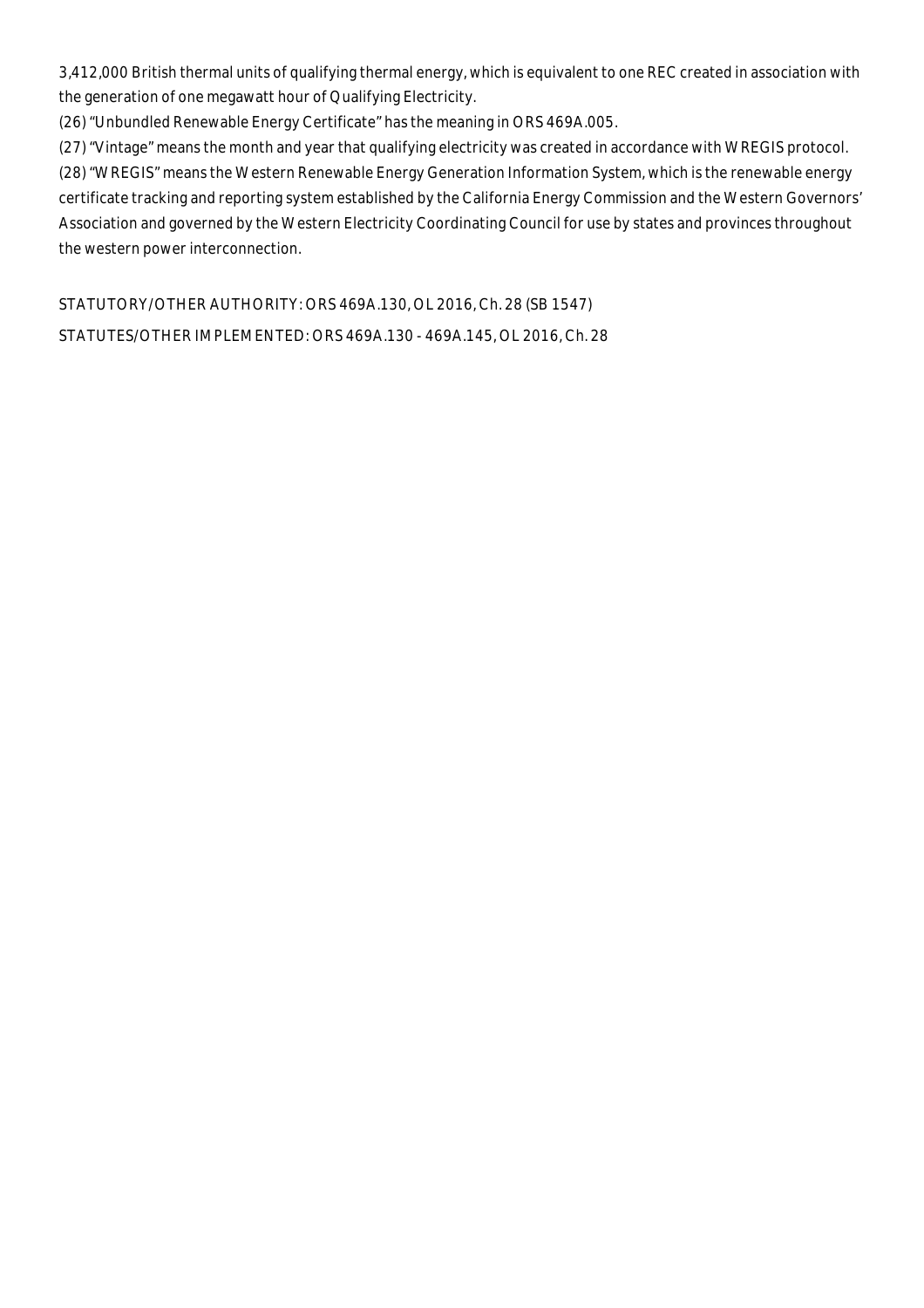#### AMEND: 330-160-0025

RULE TITLE: Types of Renewable Energy Certificates

## NOTICE FILED DATE: 10/25/2017

RULE SUMMARY: The proposed rule would update the description of delivery requirements for bundled renewable energy certificates (RECs) to reflect changes made by Senate Bill 1547 (2016), specifically that electricity service suppliers (ESSes) and distribution utilities must mutually agree upon a delivery point for generation eligible to produce bundled RECs.

## RULE TEXT:

(1) A bundled or unbundled renewable energy certificate may be used to comply with the RPS when it is issued through the WREGIS renewable energy certificate system, and is otherwise consistent with the rules and requirements of the Oregon RPS. The Department will identify those generating facilities eligible for creation of Certificates that can be used to satisfy the Oregon RPS.

(2) Each bundled renewable energy certificate used to comply with the RPS must be supported by documentation demonstrating that one megawatt-hour of electricity that was associated with the bundled renewable energy certificate was delivered to the Bonneville Power Administration, to the transmission system of an electric utility, to another delivery point designated by an electric utility for the purpose of subsequent delivery to the electric utility, or to a delivery point mutually agreed to by a distribution utility and an electricity service supplier for the purpose of subsequent delivery to the distribution utility serving the customer of the electricity service supplier.

(3) To demonstrate that a renewable energy certificate is bundled under Subsection (2) of this rule, an electric utility must either:

(a) Electronically affix to the certificate a valid North American Electric Reliability Corporation (NERC) electronic tagging number ("e-Tag") or another unique identifier adopted by WREGIS or the Department, which demonstrates that one megawatt hour of electricity was delivered to a point described in Subsection (2) of this rule; or

(b) In a manner prescribed by the Department, submit documentation to the Department demonstrating that: (A) The renewable energy certificate for the qualifying electricity was acquired by an electric utility or electricity service supplier by a trade, purchase or other transfer of electricity that includes the certificate that was issued for the electricity; or by an electric utility by generation of the electricity for which the certificate was issued; and (B) The qualifying electricity associated with the bundled renewable energy certificate was initially delivered to a point described in Subsection (2) of this rule.

(4) An electric utility required to demonstrate compliance with the RPS through the use of bundled renewable energy certificates, and which demonstrates that a renewable energy certificate is bundled pursuant to 330-160-0025(3)(b), may be required to electronically affix to that certificate a unique identifier adopted by WREGIS or the Department. (5) The Department may conduct verification audits or may designate a third party for verification services to review any documentation submitted under Subsection (3) of this rule for purposes of verifying compliance with the RPS. (6) A bundled renewable energy certificate does not need to demonstrate that the electricity identified by the NERC e-Tag is qualifying electricity or that the originating source identified by the NERC e-Tag is a renewable energy source.

STATUTORY/OTHER AUTHORITY: ORS 469A.130, OL 2016, Ch. 28 (SB 1547)

STATUTES/OTHER IMPLEMENTED: ORS 469A.135 - 469A.145, OL 2016, Ch. 28